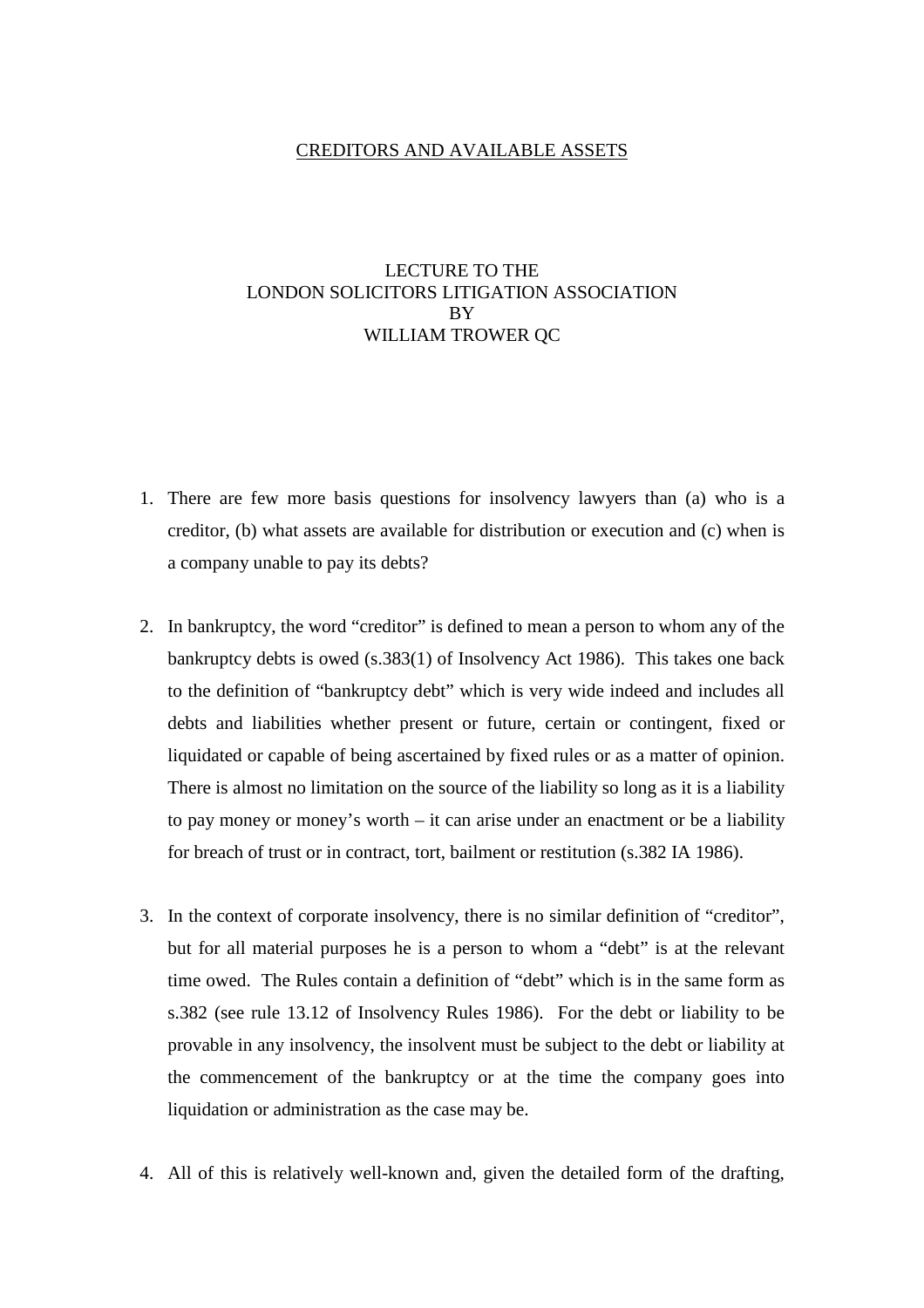one might have thought that there is not much room for argument as to who is a creditor, what is a debt and what are the insolvency rights which the creditor has in respect of his debt. Basic though these questions are, however, there has been much litigation about them over the course of the past couple of years and some helpful clarification has been obtained from the appellate courts.

- 5. In *Kapoor v National Westminster Bank Plc* [2011] EWCA Civ 1083, the Court of Appeal had to consider whether, where there has been an assignment of part of a debt, the person entitled to vote as a creditor is the assignor or the assignee. Remember, of course, that the assignment of part of a debt will not be an absolute assignment for the purposes of s.136 of the Law of Property Act 1925: it can only take effect in equity.
- 6. This type of issue is one, which arises in many different contexts. It arises whenever two or more claimants (let's call them  $A \& B$ ) assert the right to participate in an insolvency (whether to prove or to vote) and those competing claims to participate derive from what is in substance the same debt. The competition may be between assignee and assignor (as it was in *Kapoor*), it may be between trustee and beneficiary or it may be between surety and creditor each seeking to claim against the principal debtor (the issue in a case called *Re Kaupthing Singer and Friedlander Ltd* [2011] UKSC 48 to which I will turn later). The relevance is sometimes for the purposes of ascertaining which claimant is ultimately entitled to recover from the debtor, but it may also be about the technical consequences of whether A or B is the person recognized in law as the true creditor.
- 7. In *Kapoor* the issue arose on the true construction of rule 5.21 of IR 1986, which makes provision for the entitlement of persons wishing to vote at a creditors' meeting called to approve an IVA. As you will know an IVA or a CVA is only effective to bind all creditors if at least 75% by value vote in favour. Moreover, and critically for the present case, a creditors' resolution to approve a voluntary arrangement will not be valid if more than half in value of the independent creditors (i.e. those who are not associates of the debtor) vote against it (rule 5.23(4) for IVAs and rule 1.19(4) for CVAs).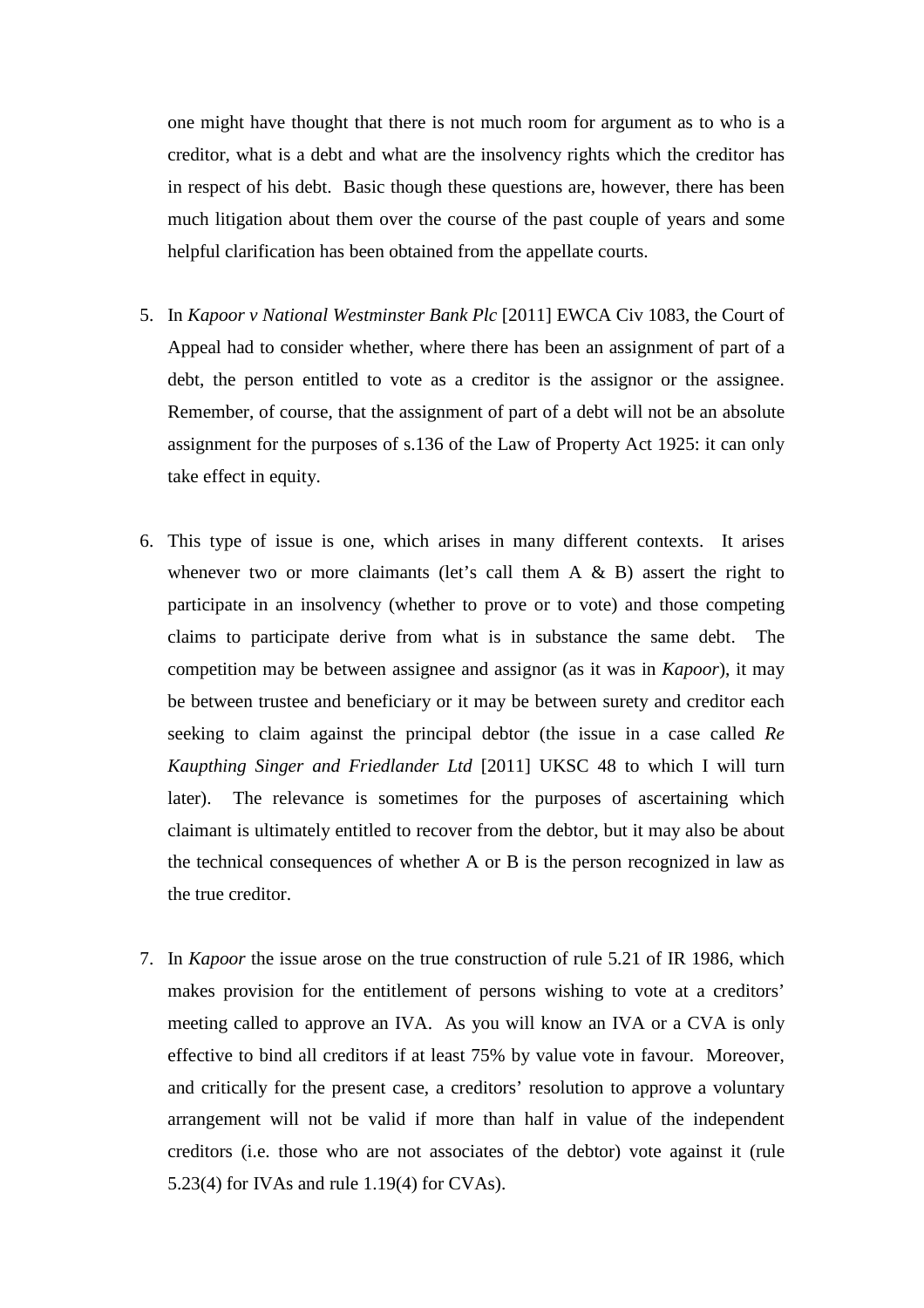- 8. What happened in *Kapoor* was as follows:
	- 8.1. Before the date on which the debtor applied for an interim order under s.252 of IA 1986 he had three creditors: Bank £1.85m, HMRC £35,000 and Crosswood Ltd (an associate) £8.5m. As Crosswood was an associate, the effect of rule 5.23(4) was that, if Crosswood voted in favour, but the Bank and HMRC voted against, the IVA resolution would be bound to fail, even though Crosswood's total claim was for more than 75% of the total debt.
	- 8.2. On the date on which the debtor applied for an interim order, Crosswood assigned £4m of its debt to a Mr Chouhen, who was not an associate (anyway within the meaning of the statute). The assignment was made for valuable consideration and was not a sham, but it had a number of uncommercial aspects to it which meant that Crosswood did not in substance dispose of any more than a small economic interest in the assigned part of the debt. Furthermore the judge was satsified that the sole purpose of the assignment was to circumvent the "associate" provisions of rule 5.23(4).
	- 8.3. At the meeting, the Bank and HMRC voted against, but Crosswood and Mr Chouhen voted in favour. The nominee accepted that it was proper for the £4m assigned part of the debt to be voted by Mr Chouen. One of the questions which then arose (there were also issues on material irregularity to which I will return briefly) was whether the nominee was correct to admit the Chouhen vote in favour (it being common ground that, if it was properly his vote, it should be treated as independent for the purposes of rule 5.23(4)). This depended on whether the "creditor" for £4m was, for the purposes of rule 5.21, the associated assignor or the "independent" assignee.
- 9. Having reviewed the authorities the Court of Appeal reached the clear conclusion that the equitable assignee, Mr Chouhen, was indeed the relevant creditor for the purposes of rule 5.21, and therefore the IVA did not fail to gain the requisite majority on the "associate" grounds contained in rule 5.23(4). The grounds for this conclusion (see para 30 of the judgments) are directly related to the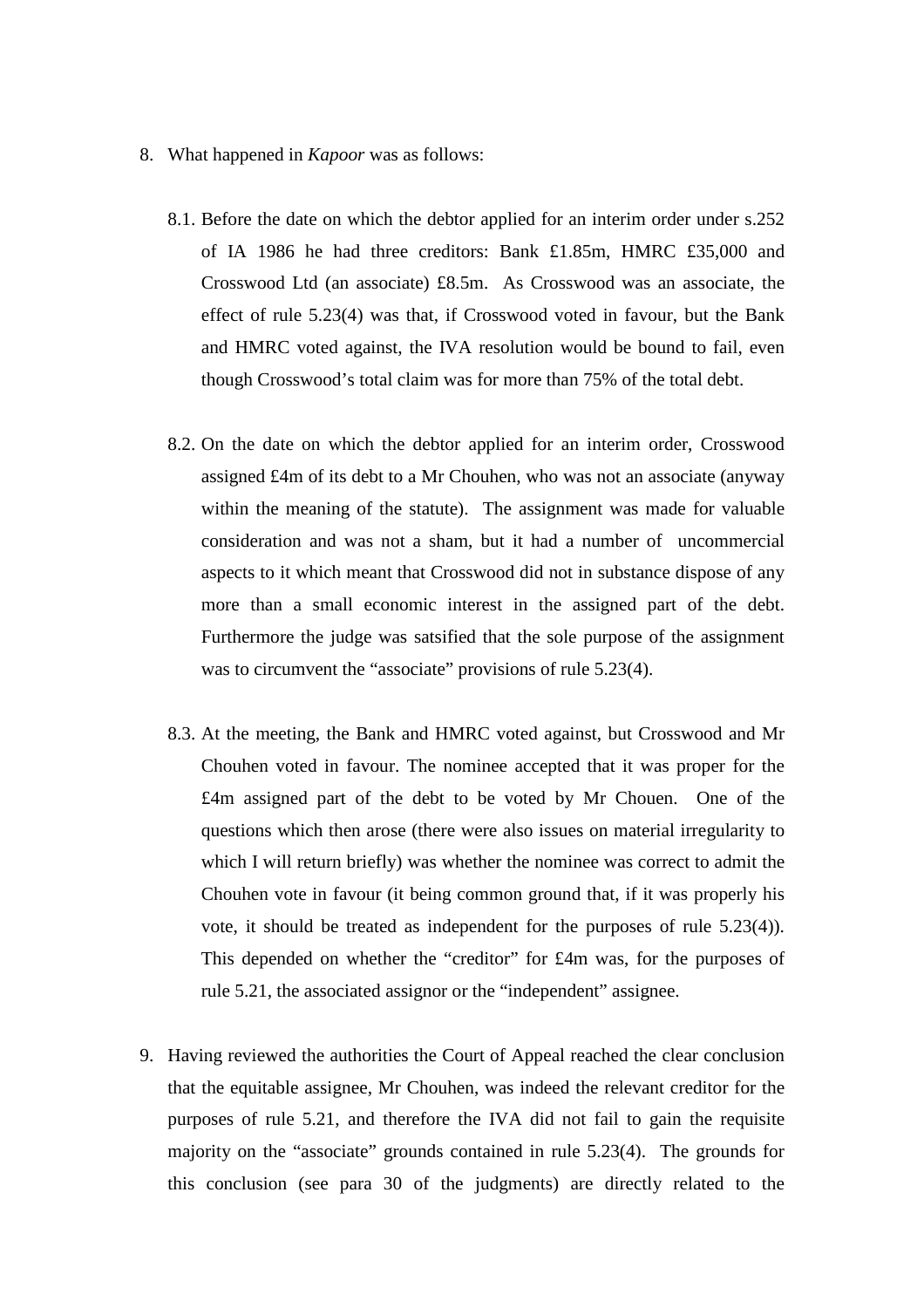circumstance in which assignors and assignees can sue for the assigned debt and so are of general relevance when formulating any claim where the underlying cause of action has been subject to some form of assignment.

- 10. The Court of Appeal explained that an equitable assignee of a debt is entitled in its own right and name to bring proceedings for recovery of that debt. It may be required to join the assignor to the proceedings in order to ensure that the debtor is not exposed to double recovery, but that is a purely procedural requirement and can be dispensed with by the Court.
- 11. The court also explained that the assignor is in a very different position; it cannot bring proceedings to recover the assigned debt in its own name for its own account. It can sue as trustee for the assignee if the assignee agrees, and, in that event the claim must disclose the assignor's representative capacity. But otherwise it must join the assignee, not because of a mere procedural rule, but as a matter of substantive law, in view of the insufficiency of the assignor's title.
- 12. It is to be noted, however, that, even though for voting and proving purposes an equitable assignee will be the creditor in respect of the assigned portion of the debt, that does not mean to say that an equitable assignor may not be entitled to seek a winding up order. Both can proceed (as confirmed by the decision of the Privy Council in *Parmalat Capital Finance Limited v Food Holdings Limited* [2008] UKPC 23 at [para 8]). This is because a winding-up order does not affect the legal rights of the creditors or the company. It only puts into effect a process of collective execution against the assets of the company, for the benefit of all creditors. In the course of that process, the rights of creditors may have to be determined. But such a determination is not necessary at the stage when the order is made. An equitable assignor therefore has a sufficient interest without joining the assignee.
- 13. Even though the appeal on this aspect of the decision was successful, you will not be surprised to hear that the IVA did not survive. This was because the Court of Appeal upheld the judge's conclusion that there had been a material irregularity at or in relation to the creditors' meeting and so granted relief pursuant to s.262 of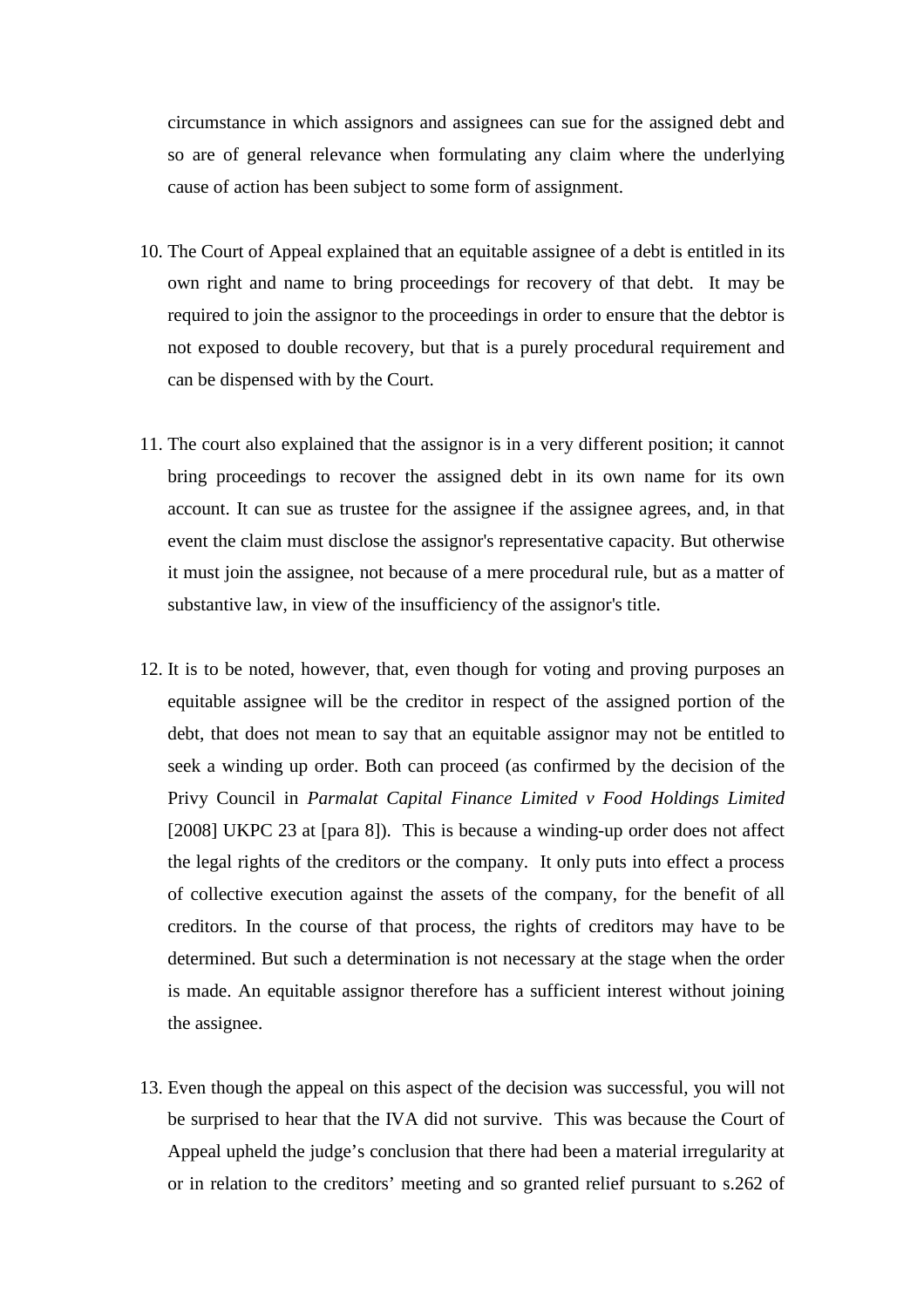IA 1986. The basis for this conclusion is also of more than passing interest and has an impact on what a creditor may or may not do *qua* creditor and notwithstanding his status as such.

14. The Court of Appeal held that the assignment demonstrated an absence of the good faith required by the case of *Cadbury Schweppes plc v Somji* [2001] 1 WLR 615. This principle encapsulates the fundamental rule that, in the context of a voluntary arrangement, there should be complete good faith between the debtor and his creditors, and between the creditors *inter se*. In the case of *Kapoor* the assignment was intended to subvert the legislative policy relating to the claims of associates. In the words of Etherton LJ at para 69:

*"It was an uncommercial arrangement inconsistent with any notion of good faith between Mr Kapoor and his independent creditors, or between Mr Chouhen and Crosswood, on the one hand, and the independent creditors, on the other, and was designed solely to subvert a critical principle of legislative policy as to the conditions for approval of an IVA. That is a perfectly apposite example of "irregularity", giving the word one of its normal meanings as something which is lacking in conformity to rule, law or principle (see the Shorter Oxford English Dictionary)"*

- 15. A different context in which the rights of a creditor in a formal insolvency have arisen is the recent decision of the Supreme Court in *Re Kaupthing Singer and Friedlander Ltd* [2011] UKSC 48. As I am sure that you all know, Kaupthing (or KSF) was a bank which was a victim of the Autumn 2008 banking crisis. It had a subsidiary, Singer & Friedlander Funding plc ("Funding"), whose sole function was to raise funds for the general business of the Kaupthing Group. Funding issued some floating rate notes, guaranteed by KSF, the net proceeds of which were advanced to KSF by way of unsecured loan. All of the actual group assets were held by KSF – Fundings' only asset was its claim against KSF.
- 16. This gave rise to a triangular relationship. The trustee for the noteholders had two claims (a) a claim under the notes against Funding as principal debtor and (b) a claim under the guarantee against KSF as surety. Funding had a claim against KSF for recovery of the unsecured loan. KSF as guarantor of the notes had a surety's right to an indemnity from Funding as principal debtor. When both Funding and KSF went into administration in October 2008, the trustee for the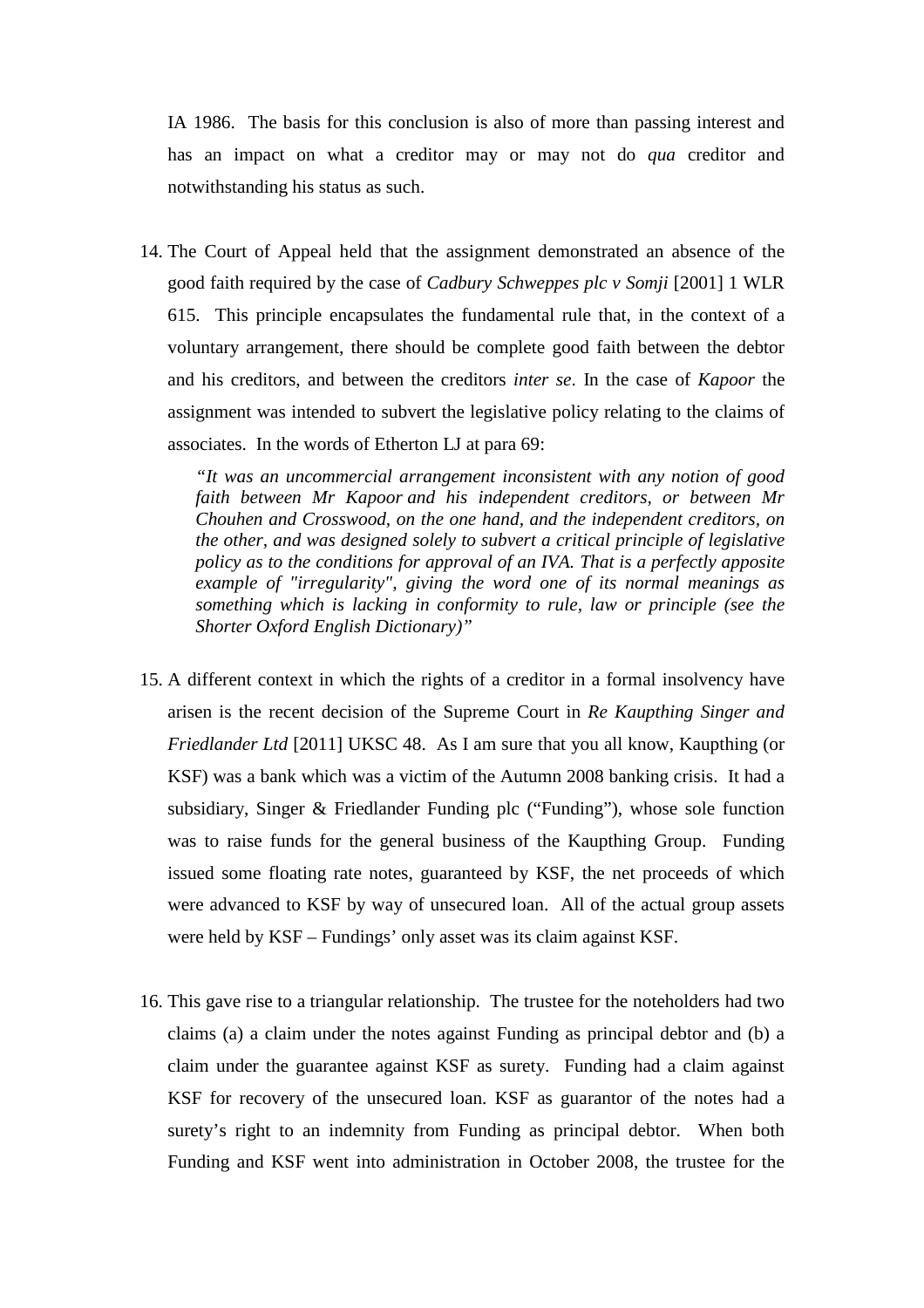notes claimed in the administrations of both companies, which it was perfectly entitled to do, exercising a right colloquially known as "double dip". Funding claimed in the administration of KSF for the amount of the unsecured loan.

- 17. The side of the triangle which gave rise to the difficulty was KSF's claim as surety to an indemnity against Funding as principal debtor. KSF was a contingent creditor of Funding in respect of this claim and contingent claims are normally (a) provable in a winding up or administration and (b) available for set off. Indeed the statute makes plain that this is the case: see the definition of provable debt in rules 12.3(1) and 13.12(3) of IR 1986.
- 18. The first point dealt with by the Supreme Court was to confirm that the administrators of KSF could not actually make this claim, nor could they use it by way of statutory set off against Funding's claim for the unsecured loan, because of the rule against double proof. This rule prevented KSF from proving its suretyship claim to an indemnity against Funding as principal debtor until such time as the noteholders, as principal creditors in respect of what was in substance the same debt, had been paid in full. On this point, Lord Walker in *Kaupthing*, drawing on the speech of Lord Hoffmann in *Secretary of State v Frid* [2004] 2 AC 506) gives a useful summary of how this rule works. In broad terms it applies so as to protect the other creditors of the principal debtor (in this case KSF) against the consequences of two separate proofs (in this case from the noteholder trustee and Funding) in respect of what is in substance the same debt.
- 19. It is of more than passing interest that the Supreme Court recognised that no specific provision was made for the rule against double proof in the Insolvency Act or Rules, but said that the rule was long-established and was "implicit" in the legislation. It follows that, in this special circumstance, the law provides, in a manner which is not spelt out in the Act, that a person who is a creditor as defined by the Act and the Rules does not in fact have the principal right available to all creditors in any insolvency, namely an enforceable right to prove for a dividend. Having said that, it is not surprising that this should be the case  $-$  it would be most peculiar if such a rule did not exist, because the prejudice to the other creditors of the insolvent would be impossible to justify.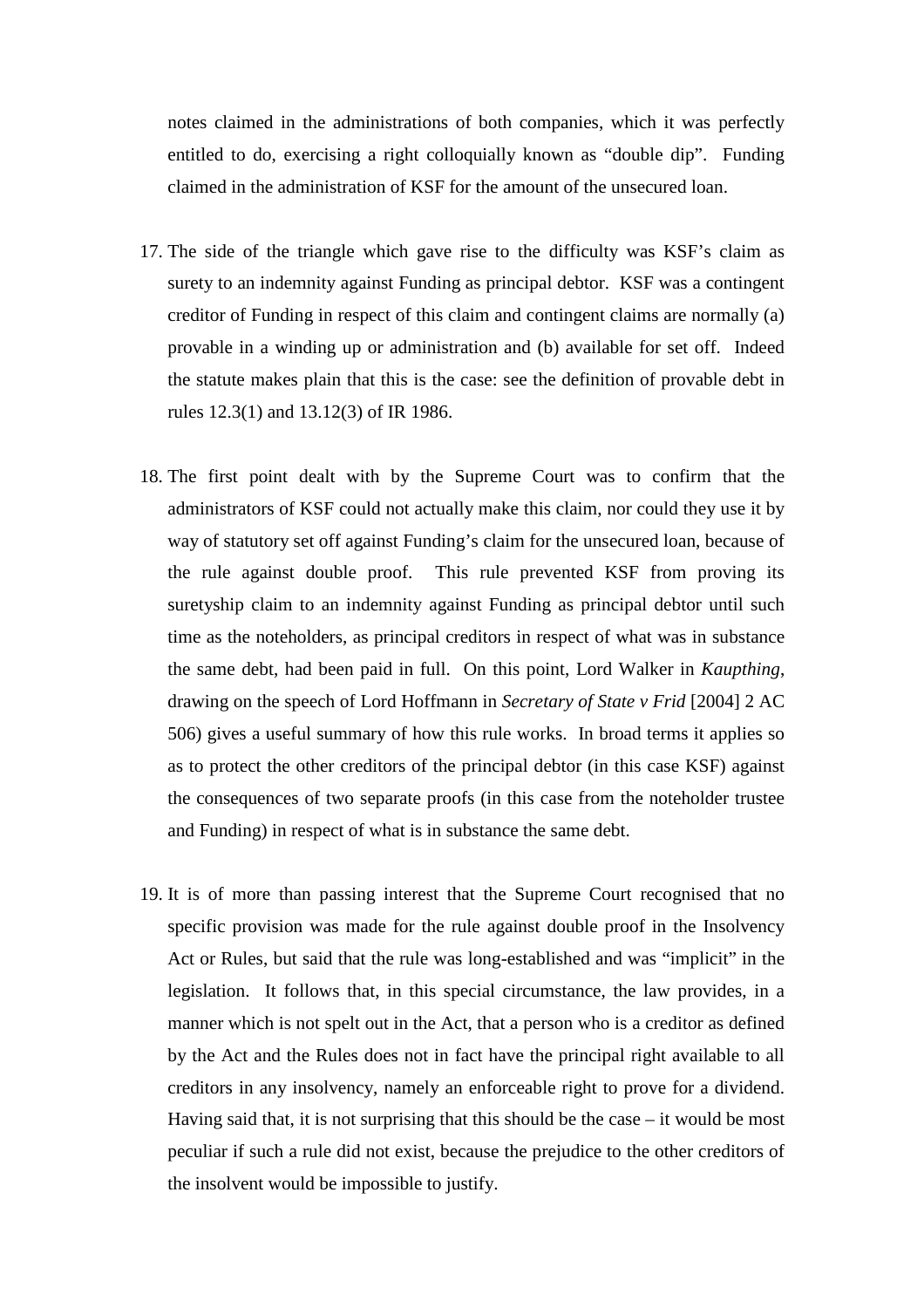- 20. Faced with the rule against double proof, the administrators of KSF took an alternative tack, not by challenging the exclusion of KSF's right as surety to prove against Funding, but rather by seeking to limit Funding's right to prove against KSF in respect of its claim on the unsecured loan. This way around, the challenge was to the right of a creditor (Funding) with an unimpeachable accrued claim (the claim in debt to recover the money lent) to prove in the insolvency of its debtor (KSF) – how was this to be achieved?
- 21. Procedurally, what the KSF administrators did was to seek directions that they should not admit Funding's claim in KSF's administration, until such time as KSF's right to an indemnity from Funding had been satisfied in full. In support of their case, they relied on the recent decision of the Court of Appeal in *In Re SSSL* [2006] Ch 610. As both Funding and KSF were insolvent, the effect of such a direction was quite likely to be that Funding would never be permitted to prove in KSF's insolvency, and so its creditors (primarily the noteholders) would receive no distribution, anyway in their capacity as creditors of Funding. The noteholders would be restricted to their claims against KSF as surety for the notes, but the, admittedly small number of creditors with no guarantee would receive nothing at all.
- 22. The basis of KSF's argument was the rule in *Cherry v Boultbee* (1839) 4 My & Cr 442 and the question was whether this rule required Funding to satisfy KSF's claim to an indemnity before it could receive any dividend from KSF. In oversimplified terms the rule in *Cherry v Boultbee* is unexceptional – it provides that if you owe an estate a sum of money, and are also a beneficiary of that estate, you cannot claim your aliquot share until you have paid what you owe. The authorities describe the principle as one which entitles the trustee or administrator of the estate to pay you your share by retaining such part of the whole as you would receive if you had paid what you owe.
- 23. If it were to have that effect in a case such as *Kaupthing*, it would cut across the rule against double proof. The reason for this is that, KSF would be able to use its suretyship claim to an indemnity against Funding in order to resist Funding's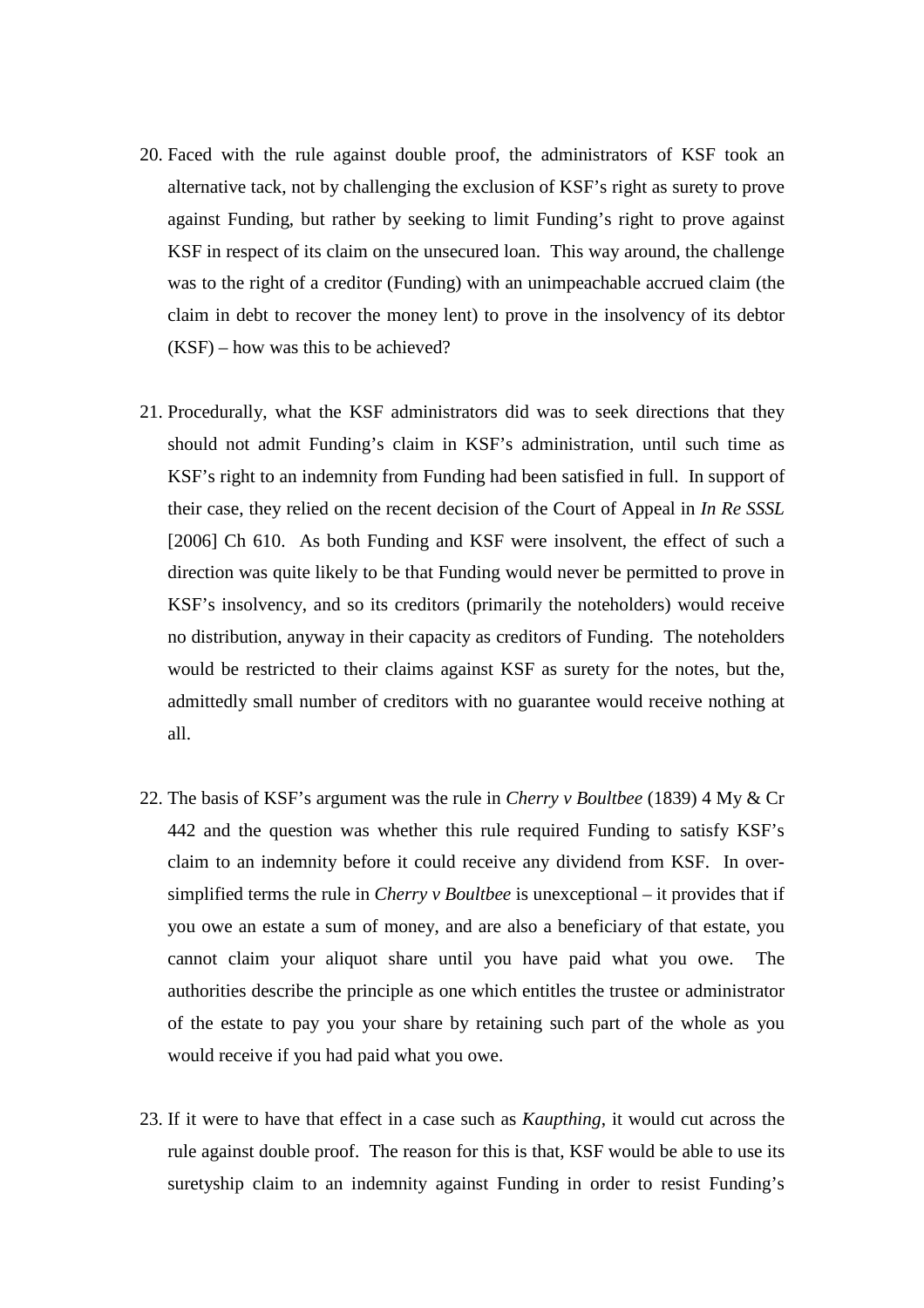claim in its own liquidation. This would give value to the claim by KSF against Funding which is precisely the consequence that the rule against double proof was designed to avoid for so long as the claim was being advanced in competition with the trustee for the noteholders, who was of course the principal creditor.

- 24. There is normally no place for the rule in *Cherry v Boultbee* in the context of insolvency, because set off will normally supply the answer. The mandatory and self-executing nature of insolvency set off (rule 4.93 in liquidation and rule 2.85 in administration) means that each claim will be set off the one against the other and only the net balance will be payable. What happens though, when insolvency set off is not available for whatever reason? (and those of you who have been concentrating will recall that set off is not available in this situation, because of the operation of the rule against double proof.)
- 25. *SSSL* indicated that, where set off was not available, and a debtor to an estate was also seeking payment from that estate, the rule in *Cherry v Boultbee* applied. The effect of this was that, rather than achieving a net balance, the distributing fund can refuse to pay a dividend, which in the case of a double insolvency where each is proving against the other, will give a somewhat arbitrary result. The benefit will always enure to the entity which will otherwise be paying the greater dividend. In *Kaupthing*, the Chancellor simply decided that he was bound by *SSSL*, but conscious of the oddity of the result and concerned that the decision may well be wrong, granted a leapfrog certificate. The case therefore came on for hearing in the Supreme Court without any judgment from the Court of Appeal.
- 26. As one might expect, Lord Walker treated us to a comprehensive and learned dissertation on the history and true extent of the rule in *Cherry v Boultbee* and in particular the extent to which it had been applied in the context of insolvency. He did not resist the temptation to say exactly what he thought of Chadwick LJ's judgment in *SSSL*, describing parts as "too widely stated", much of his reasoning as "difficult to follow" and some of the distinctions he drew as "distinctions without a difference". He also criticised Chadwick LJ's discussion of some of the cases as demonstrating that he "with respect" missed their point and characterised the complex mathematical notation he used to describe the rule as giving the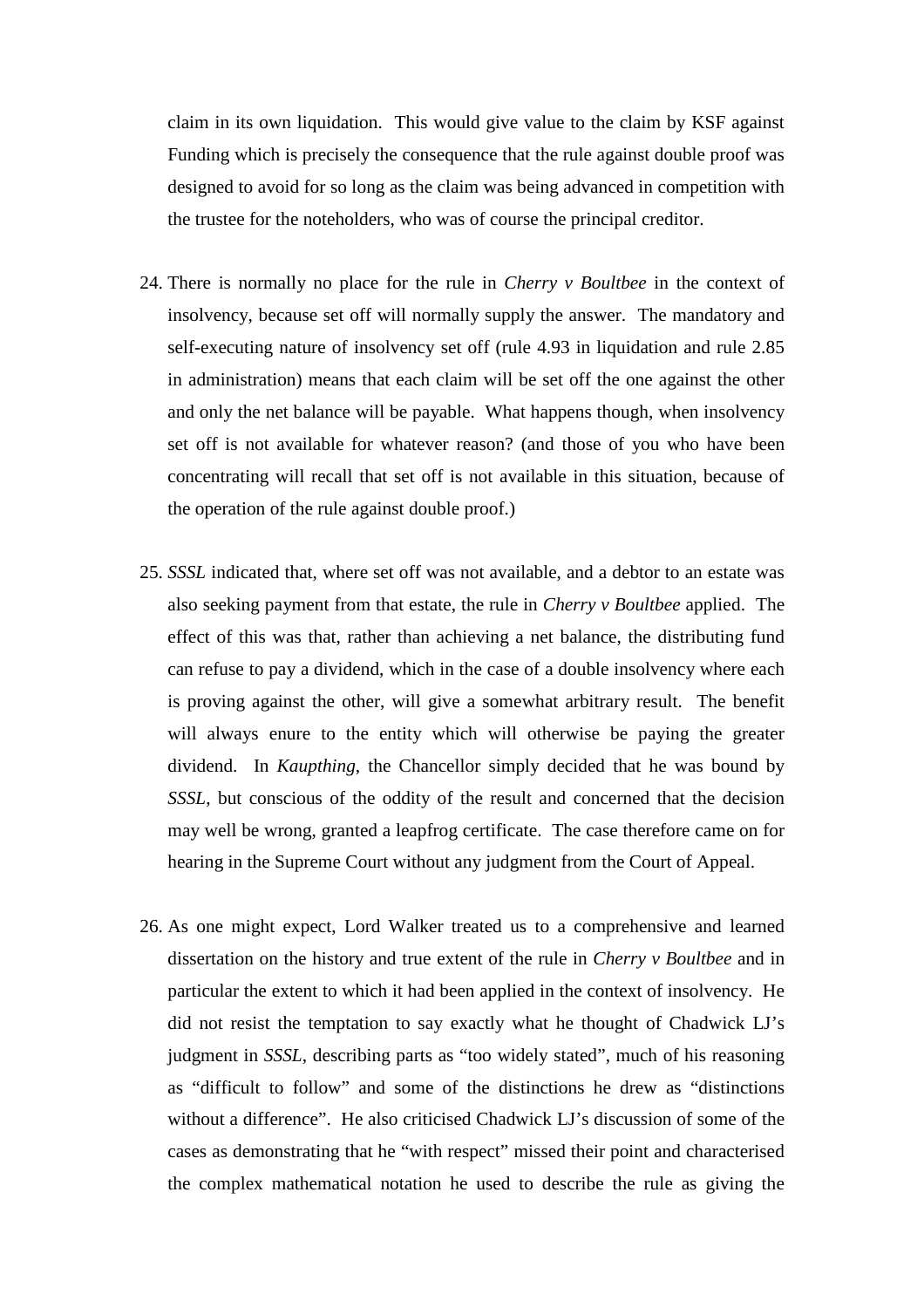unnecessary appearance of a branch of rocket science. Strong words from Lord Walker who plainly thought that the court below had seriously overcomplicated the situation, a sentiment with which anyone who has read the judgment in *SSSL* might be inclined to agree.

- 27. In the end, however, the ratio of *Kaupthing* can be found right at the end of the judgment, and can be shortly stated. The rule against double proof is the dominant rule and will trump the rule in in *Cherry v Boultbee*. The administrators of KSF were not entitled to withhold any part of the dividend payable to Funding, and the trustee for the noteholders must be paid in full before KSF can exercise its right as guarantor to make a claim by way of indemnity against Funding as principal.
- 28. I now want to turn to a rather different context in which the question of whether a person is a creditor has recently arisen for decision. It did so on an appeal to the Privy Council from the Cayman Islands in case called *Culross Global SPC Limited v. Strategic Turnaround Master Partnership Ltd* [2010] UKPC 33. The procedural context was an application to strike out a winding up petition, and the underlying issue was whether the petitioner was a current creditor of Strategic Turnaround or whether it remained a member for all relevant purposes. It could not proceed with its petition as a contingent creditor.
- 29. The entity concerned was a mutual fund, which like many similar structures formed under the applicable Cayman legislation solicited subscriptions for shares, the proceeds of which were then invested in a Master Fund, which itself then invested in the underlying business (in this case the US micro-cap turnaround sector). The shares were redeemable in certain defined circumstances, and more especially for the purposes of enabling members to realise their investment, a process which required the directors (through a fund manager) to set a NAV per share. As is relatively commonplace, the Strategic Turnaround board had a power, expressed in very general terms, to suspend redemptions,
- 30. On 17 April 2008 the board exercised the power to suspend in the light of the extreme volatility and illiquid state of the underlying sector. By the time it did so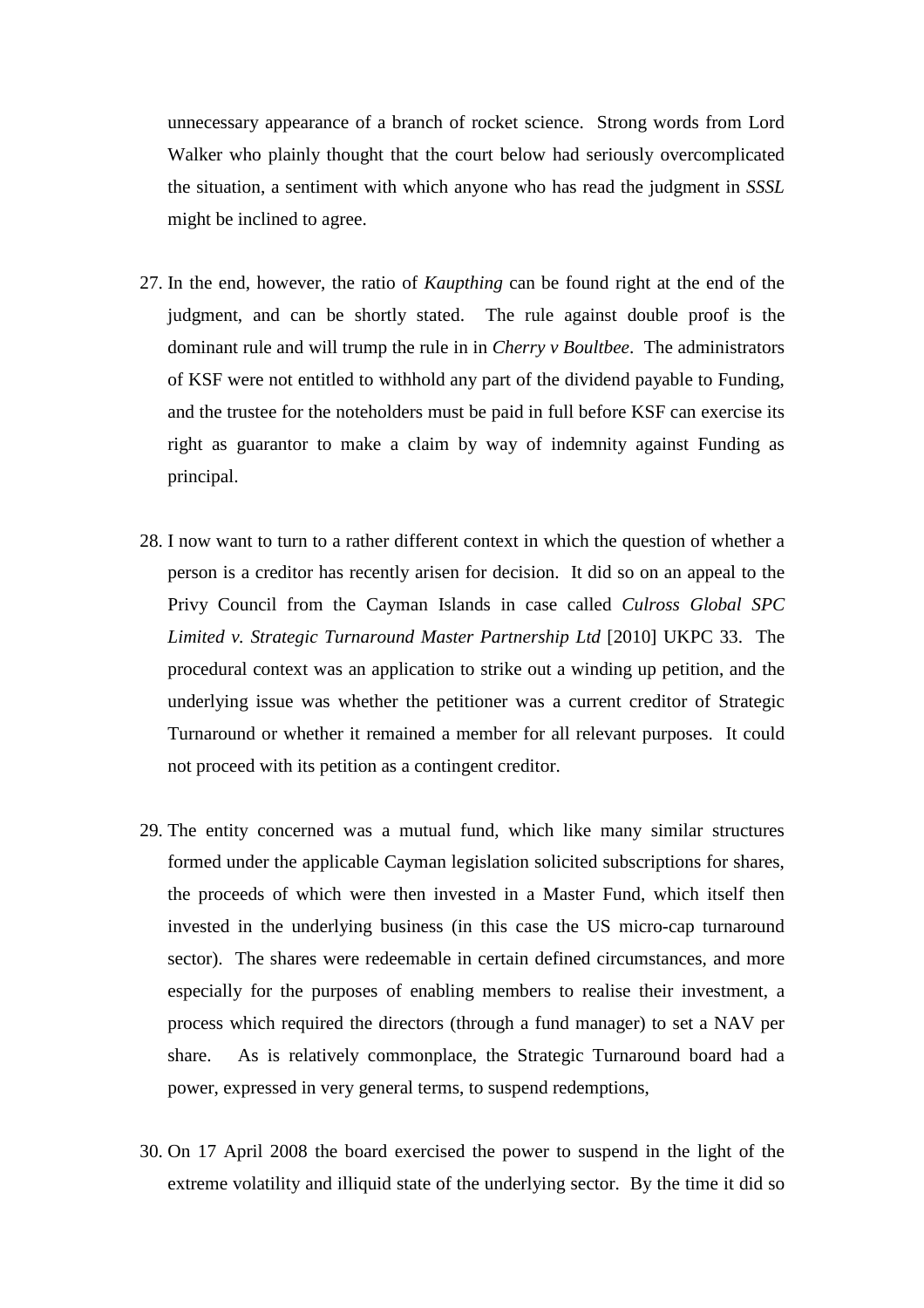the petitioner (Culross Global) had already served a redemption notice, with an agreed redemption date of 31 March 2008 (i.e. before the board resolved to suspend). The NAV applicable to the Culross shares was set as at the redemption date and amounted to just under US\$1 million. Critically, the fund administrator was entitled under the Articles to identify the time for payment of the redemption monies and it did so by stipulating that 90% would be paid within 30 days after redemption (i.e. by 30 April 2008) with the balance payable on completion of the annual audit. It follows that the resolution to suspend was passed between the redemption date under the notice and the date on which the redemption monies became actually payable.

- 31. The Privy Council concluded that the directors had no power to suspend the payment of redemption proceeds once the redemption date had passed. In consequence Culross Global was a creditor with an accrued claim from the date at which the redemption monies became payable. In other words the suspension of redemptions did not have the effect of restricting Culross Global to the status of a mere contingent creditor with rights that were no more enforceable than those of a member – it was able to proceed as an unpaid redemption creditor as from 30 April 2008.
- 32. In large part that conclusion was based on the true construction of the Articles, but as part of that analysis, the board considered the many different contexts in which the court has had to determine when a persons rights as a member of a company become those of a creditor. All will depend on the specific provisions, but the court should not approach the question on the basis of any *a priori* view that until payment of redemption proceeds a shareholder must necessarily remain a member of a company (para 16 of the judgment), nor on the other hand that redemption necessarily takes place on the redemption date (although that was the result in *Strategic Turnaround*).
- 33. Indeed, having reviewed some of the older cases, the Board stressed that there may be respects in which a former member continues to be bound by provisions to which he originally signed up when he became a member, even though his economic rights as such may have been replaced by a creditor's right to the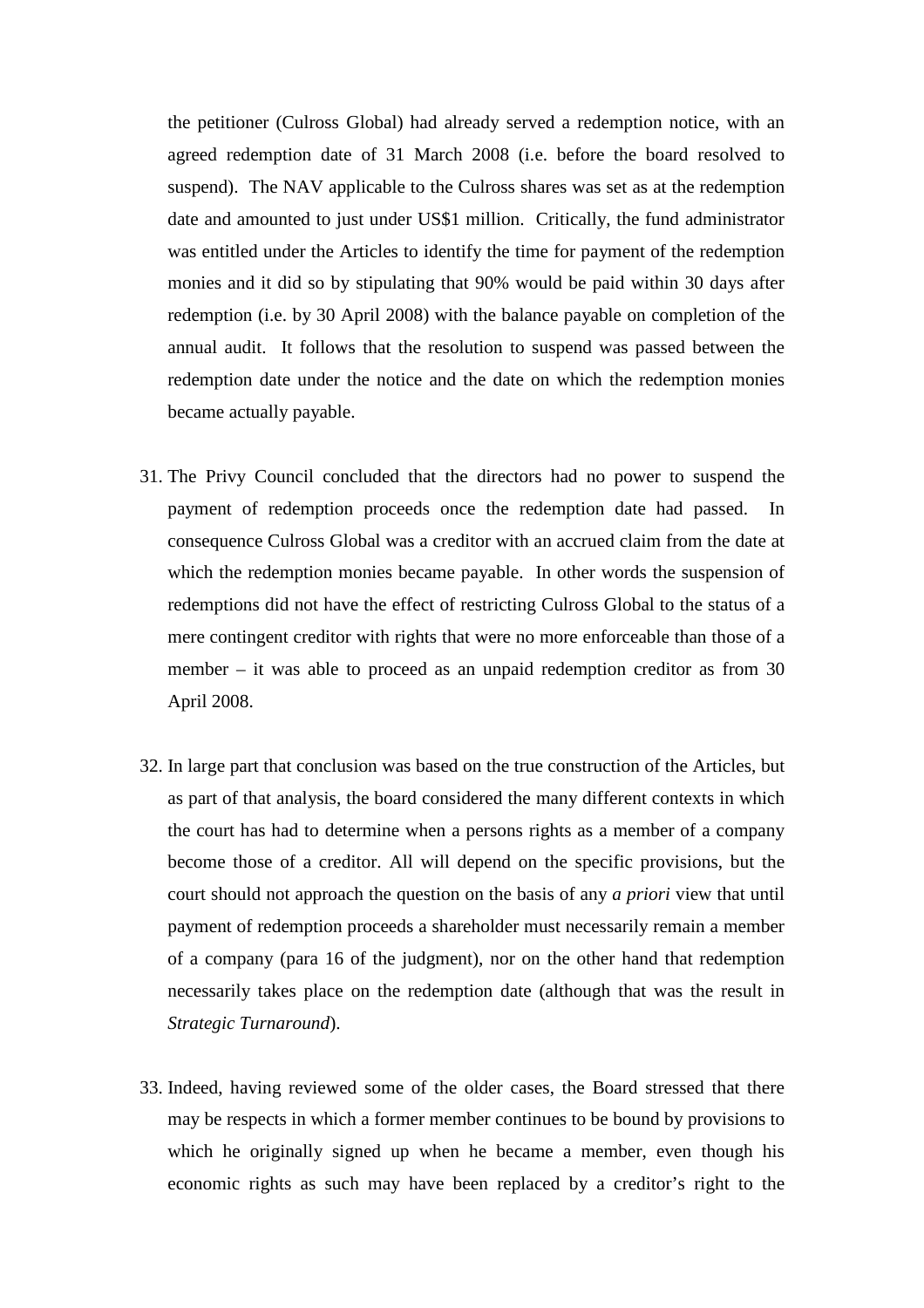payment of redemption monies. The lesson from this case is that care is sometimes required in identifying the precise nature of the rights which the member or former member has against the company and the time at which those rights become those of a creditor.

- 34. Finally as to creditor status and rights, I cannot avoid reference to the important recent decision of the Court of Appeal in *Re Nortel GmbH, Bloom v. the Pension Regulator* [2011] EWCA Civ 1124. This case is all about the insolvency status of of a financial support direction ("FSD") and a contribution notice ("CN") under sections 43 and 47 of the Pensions Act 2004. Many of you will know this, but for present purposes what matters is that, where an employer in respect of a defined benefit occupational scheme is insufficiently resourced (a technical term), the pensions regulator ("TPR") can take steps to procure support from associates of the employer. These steps can ultimately lead to the issue of a CN under s.47 in accordance with certain statutory reasonableness criteria, but the amount of which is ultimately quantified at the discretion of TPR. TPR is required to exercise its functions with the objective of protecting members benefits under such schemes (s.5 of Pensions Act 2004).
- 35. Once a CN is issued, the target comes under a statutory liability to pay the sum identified in the CN to the trustees of the relevant pension scheme. The issue which arose in Nortel is whether, where an FSD and/or a CN is issued after the commencement of the insolvency of the target this gives rise to a claim (a) which is payable in the liquidation or administration of the target as an expense, or (b) which is provable as an unsecured claim or (c) which is not payable at all by a company subject to a formal insolvency process.
- 36. Both at first instance and in the Court of Appeal, the conclusion was that, if the statutory liability arose out of an FSD issued after the relevant commencement date, it would be a necessary disbursement within the meaning of rules  $2.67(1)(f)$ and  $4.218(3)(m)$  of IR 1986 and therefore payable as an expense. This gives rise to serious practical difficulties for administrations, both because it is not possible to establish the amount of the potential liability at the commencement of the relevant insolvency and because the effect is to give to one category of creditor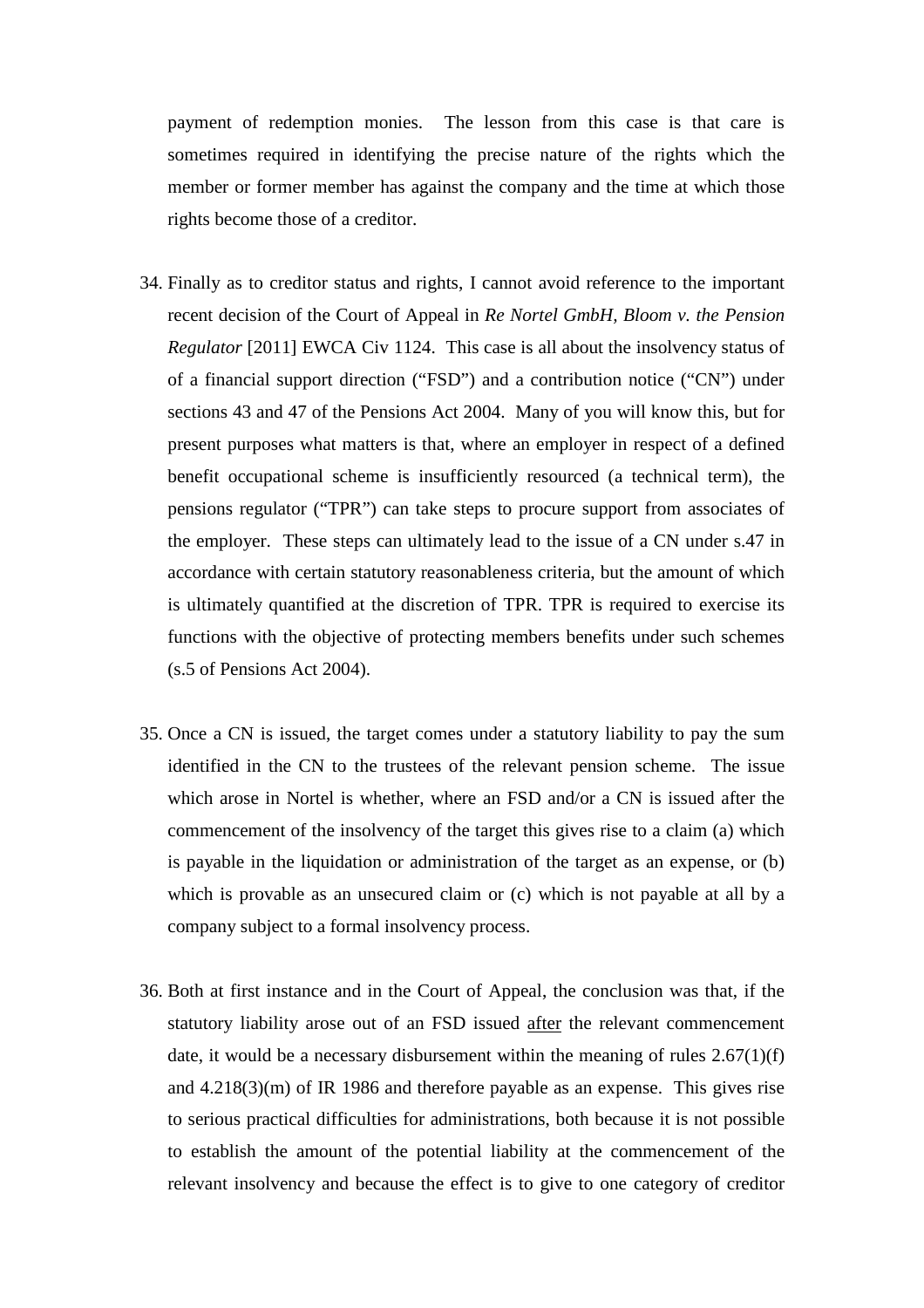(the trustees of the pension scheme) a super-priority status as a result of the exercise of a post insolvency discretion by a person whose primary statutory duty is not to the act in the best interests of the insolvent estate, but is to maximize pensioner protection. Furthermore, in nearly all cases, the facts and events which give rise to the liability will have occurred before the insolvency commencement date, which makes it feel as if the liability ought to be provable. For an insolvency lawyer, the practical effect is, therefore, both unprincipled and a source of great uncertainty for the conduct of administrations.

- 37. More generally, the importance of this case is that it exposes a policy conflict between the need to encourage the rescue culture and the aims of the pensions legislation in maximizing pensioner protection. Doubtless for that reason, amongst others, the Court of Appeal took the highly unusual step of itself granting permission to appeal to the Supreme Court. As judgment was only handed down last month, we do not yet know when that appeal will come on for hearing.
- 38. The relevance of the decision to creditor rights more generally is not just that the case raises the vexing question of what is and what is not a necessary disbursement. It was an important part of the decision that a CN liability must be an administration expense simply because it is a statutory liability which does not give rise to a provable claim. On this point, the judges have concluded that the decision of the House of Lords in *Re Toshoku Finance UK plc* [2002] UKHL 6 is authority for the proposition that, if a statute imposes a liability capable of being incurred by a company in a formal insolvency process, and if for whatever reason the liability is not provable, it will for that reason and for that reason alone, be an expense.
- 39. Whether or not something is provable does not just depend on the substance of the thing in issue, it also gives rise to a timing question. Thus, a debt will be provable if it is either (a) "a debt or liability to which the company is subject at the date on which it goes into liquidation or (b) a debt or liability to which the company may become subject after that date by reason of any obligation incurred before that date.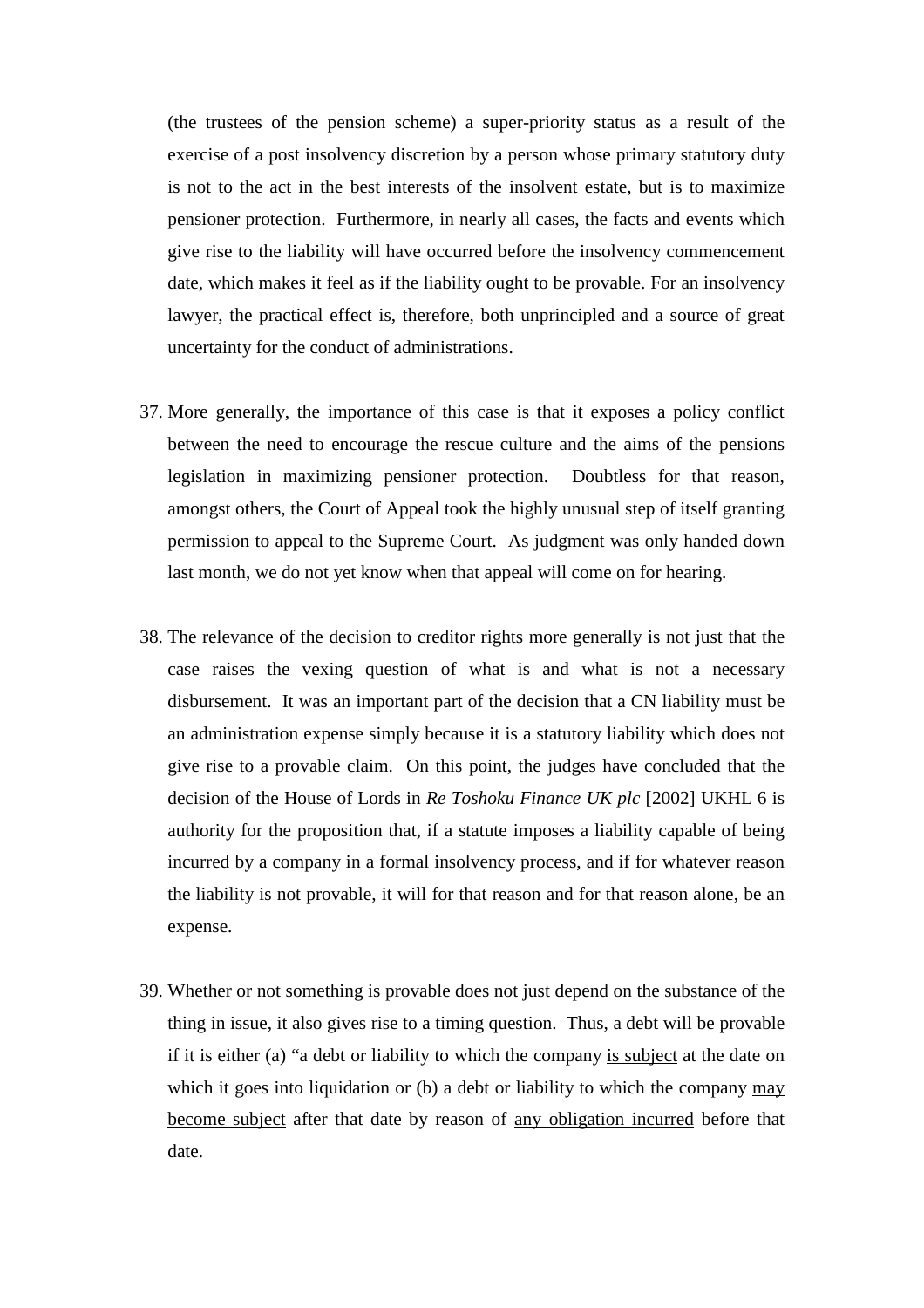- 40. It is undoubtedly the case that a lawful decision by TPR to issue a CN imposes a liability to the pension trustees on the relevant target company. This would cause the relevant pension trustees to become creditors with the benefit of a statutory debt. The decisions of the courts to date, however, are that if the FSD was not issued by the time the company went into administration or liquidation, the pension trustees will not have been creditors at the administration date, and therefore will not have a provable claim. This means that the question of provability, and more particularly the question of timing, is at the heart of the dispute.
- 41. At Court of Appeal level the position is now clear. It has been established by a trio of cases (*Glenister v Rowe* [2000] Ch 76, *R (Steele) v Birmingham City Council* [2005] EWCA Civ 1824 and now *Nortel* itself) that if the events which justify the imposition of the liability have not matured into what has been described as a legal obligation before the relevant date, the claim will not give rise to a provable debt. It does not matter that all of the events themselves occurred pre-insolvency and that all that remains is for TPR to intervene and exercise its discretion to impose an FSD and then a CN – that will not be sufficient to give rise to a "obligation" within the meaning of rule  $13.12(1)(b)$ . As Lloyd LJ explained when analyzing the conclusion of Briggs J at first instance:

*"However it seems to me that he was right to decide that he was bound by decisions of the Court of Appeal to the effect that a prior legal obligation is essential to establish that a liability which has matured after the commencement of an insolvency process was, at the outset of that process, already a contingent liability, so that it is provable in the relevant process, whether bankruptcy, administration or liquidation. We too are so bound. The existence, before the onset of the insolvency, of the financial support direction regime and of the facts on which it could be invoked does not show that any company which might be made the subject of an eventual financial support direction or contribution notice is then under a legal obligation for the purposes of r 13.12(1)(b)."*

42. The appeal to the Supreme Court in *Nortel* should give rise to an opportunity not just for the law on administration expenses to be reviewed at the highest level, it should also enable a fresh look at the question of when it is that a contingent liability can be said to arise so that it is provable in a liquidation or administration. It is to be hoped that this will include a full consideration of when it is that a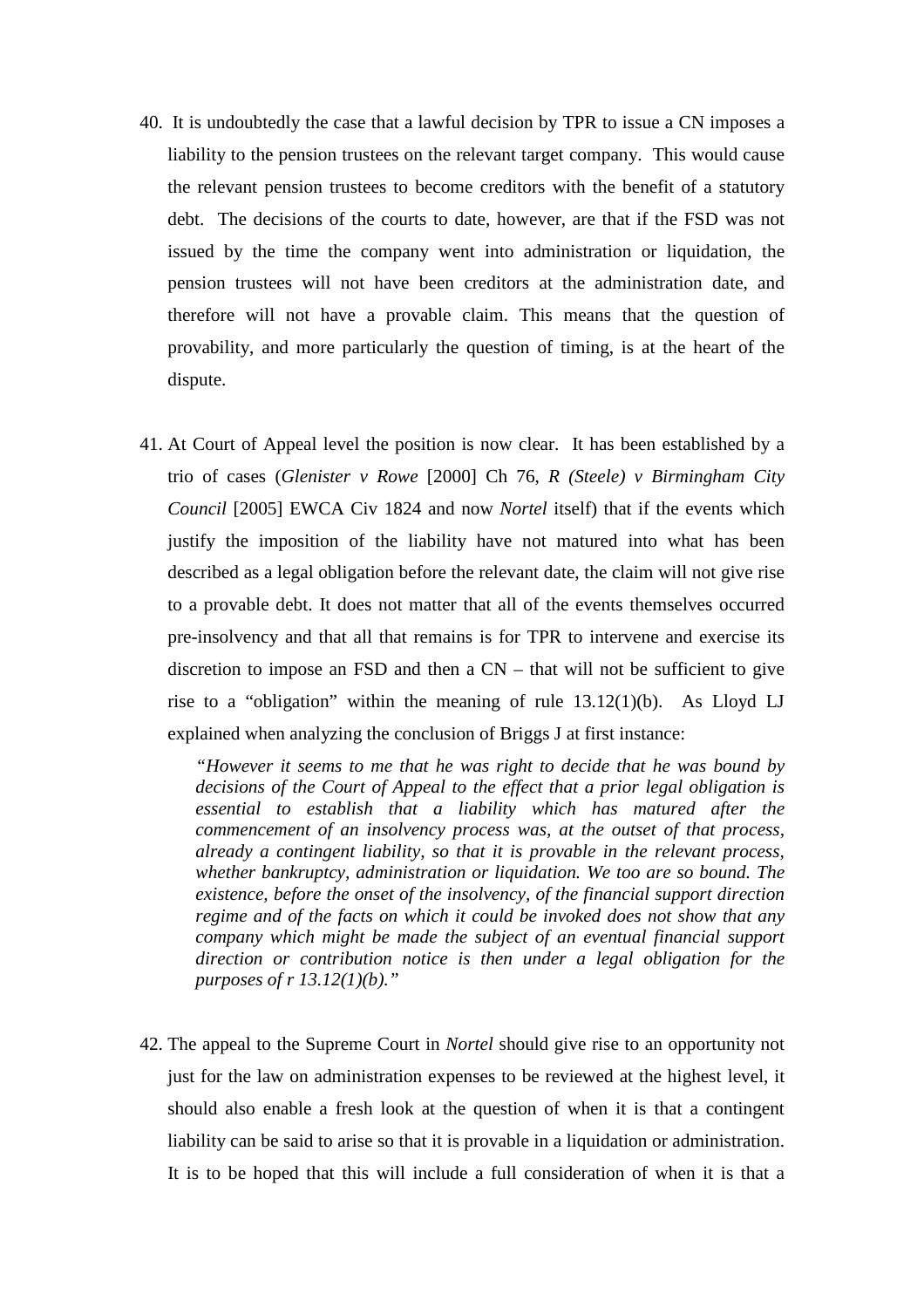person with an inchoate claim becomes a creditor for the purposes of the insolvency legislation.

- 43. I now turn to the other side of the coin. Their lordships have not been idle on issues relating to the property which might be available both for distribution to creditors generally and for execution at the suit of an individual creditor. I shall briefly consider one recent case in the Supreme Court and one recent case in the Privy Council.
- 44. So far as concerns the availability of assets to creditors generally, at the end of July the Supreme Court handed down a decision in *Belmont Park Investments Pty Ltd v. BNY Corporate Trustee Services and LBSFI* [2011] UKSC 38. The decision of a seven-member panel was that a flip clause in certain financing documentation which changed the priority of creditor rights on the occurrence of an event of default, did not contravene the anti-deprivation principle. This principle is to the effect that a putative insolvent cannot contract in such a way that an asset is withdrawn from his estate on the occurrence of his bankruptcy, liquidation or administration. Where it does apply, assets that might otherwise be excluded from the estate will become available for creditors generally.
- 45. There is no time to go into the facts, but there are three points of general application of which you should be aware. The first point is that the Supreme Court confirmed the existence of the rule. Lord Collins, who gave the leading judgment approved statements of principle that:

*"the law is too clearly settled to admit of a shadow of doubt that no person possessed of property can reserve that property to himself until he shall become bankrupt, and then provide that, in the event of his becoming bankrupt, it shall pass to another and not to his creditors."*

46. The second point is that the extent and application of the principle has been more tightly confined than has hitherto thought to be the case. In particular, Lord Collins concluded that, in cases where parties act in good faith and for sound commercial reasons, the rule will not apply. Put another way a commercially sensible transaction entered into in good faith should not be held to infringe the rule.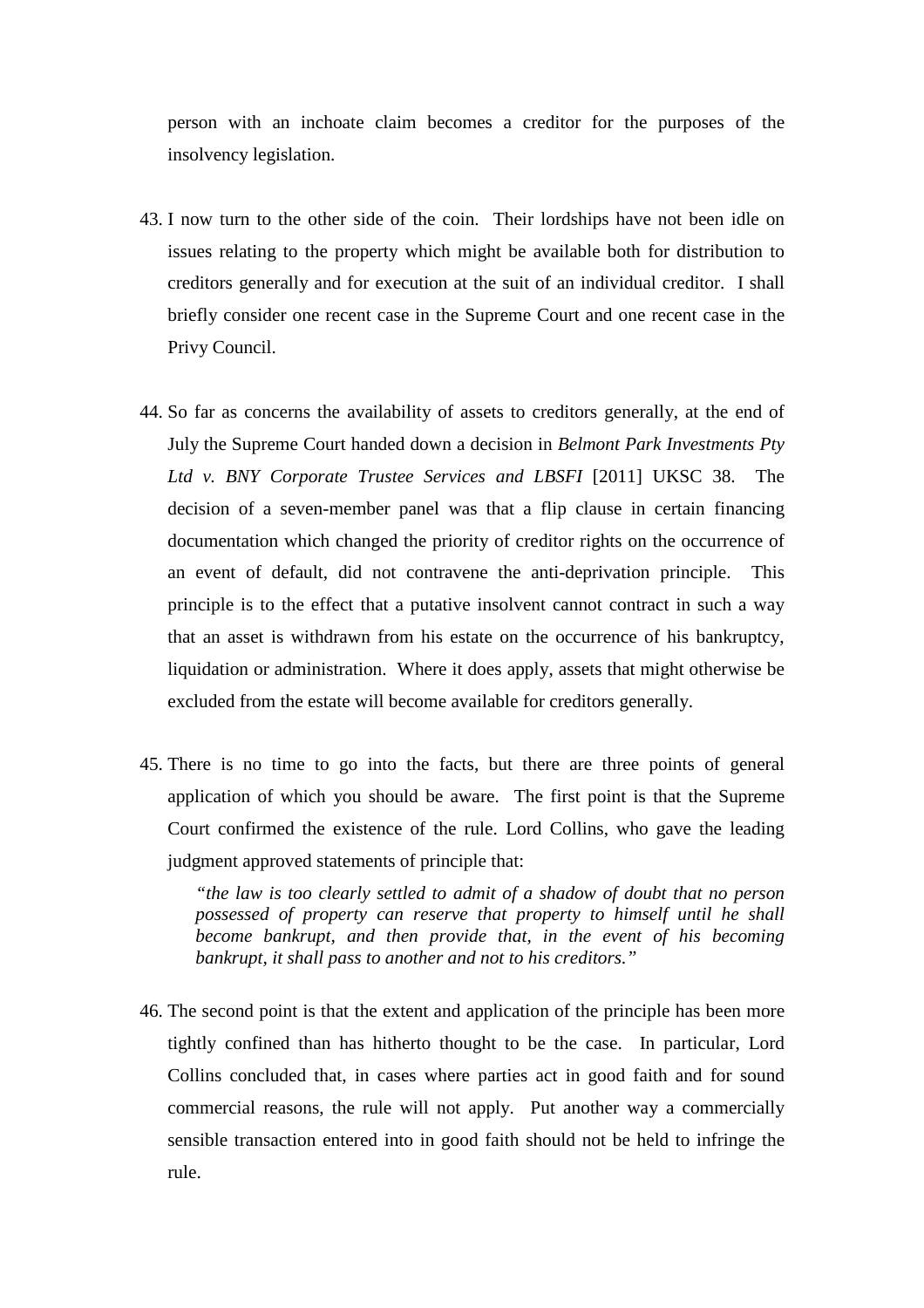- 47. The third point is that the anti-deprivation principle is quite separate and distinct from the *pari passu* principle (i.e. an arrangement which purports to procure that the assets of a company in liquidation will be distributed otherwise than equally amongst its creditors). Since the well-known decision of the House of Lords in *British Eagle* [1975] 1 WLR 758, that distinction had been lost sight of. It is an important one, because, where there is a breach of the *pari passu* principle, that arrangement will be of no effect whatever the commercial justification for it.
- 48. In another appeal from the Cayman Islands (*Tassarruf Mevduati Sigorta Fonu v. Merrill Lynch Bank and Trust Company (Cayman) Limited* [2011] UKPC 17) ("*TMSF*"), the Privy Council looked at what is and what is not property which might be made available to the creditors of a judgment debtor. The precise question in issue was whether the Cayman courts should apply the decision of the English Court of Appeal in *Masri v Consolidated Contractors International (UK) Ltd (No 2)* [2008] EWCA Civ 303 so as to enable the appointment of a receiver over a judgment debtor's power to revoke a trust. This would then enable the receiver to exercise the power of revocation so as to reach the trust funds for the benefit of the judgment creditor.
- 49. The judgment debtor was a Mr Demirel, who had established two Cayman Island discretionary trusts in 1999 and against whom the claimant had obtained judgment in Turkey as long ago as 2001. In establishing the trusts, Mr Demirel reserved a power of revocation expressed in very broad terms. In the event of revocation, the assets held within the trusts would revest in Mr Demirel as settlor and thereby become available for execution by, or distribution amongst, his creditors.
- 50. The argument revolved around the distinction between something which qualifies as "property" for the purposes of execution and something short of property, such as a power of appointment or revocation, which would not normally be available for exercise by anyone other than the donee of the power. In particular, it is established that, if a power is fiduciary in nature, it is non-delegable and so cannot be exercised by anyone other than the donee in person.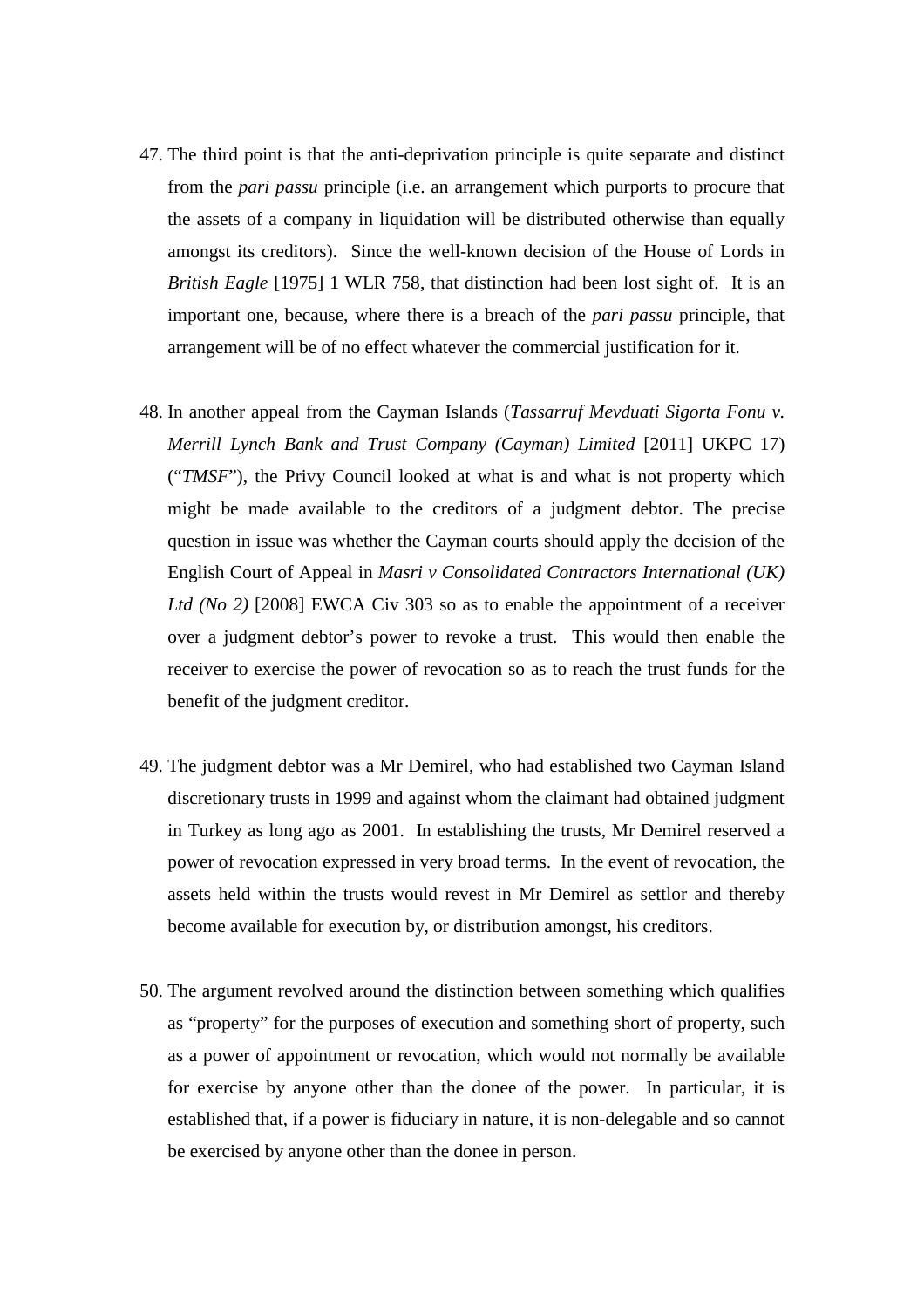- 51. At first instance the Chief Justice refused the relief sought (the appointment of a receiver) on the basis that, although the jurisdiction to appoint receivers was not limited to property available for legal execution, it was still necessary that it be in the nature of property and that, in the absence of legislation, a mere power (whether of appointment or revocation) was not tantamount to property. The Court of Appeal disagreed with the Chief Justice in the sense that it decided that there was jurisdiction to appoint receivers over such a power of revocation, but it declined to do so, because the judgment Debtor had been made bankrupt in Turkey at the behest of the claimant and the natural person to deal with his assets was his trustee in bankruptcy.
- 52. For present purposes, the interest of the case is that, in reaching its conclusion, the Privy Council went back to first principles on the distinction between what is property and what is a mere power. The Board cited the well-known passage from the judgment of Fry LJ in *Ex parte Gilchrist Re Armstrong* (1886) 17 QBD 521:

*"A 'power' is an individual personal capacity of the donee of the power to do something. That it may result in property becoming vested in him is immaterial; the general nature of the power does not make it property. The power of a person to appoint an estate to himself is, in my judgment, no more his "property" than the power to write a book or to sing a song. The exercise of any one of those three powers may result in property, but in no sense which the law recognises are they 'property.'"*

53. This important distinction is not, however, one which applies to all powers. The court must look, not just at the source of the rights which are sought to be exercised, but also at the incidents which attach to the power, in order to work out whether it can in truth be regarded as akin to ownership for the purpose of deciding whether the fruits of its exercise ought to be available to the creditors of the donee. As Lord Collins said in *TMSF*:

*"There is no doubt that while for some purposes a power was not property, for other purposes the holder of a general power could be regarded as being for all practical purposes an owner."*

54. Having reviewed the law, the Privy Council explained that, where a power to revoke cannot be regarded as in any sense a fiduciary power, which will be the case where the only discretion which the donee (i.e. the judgment debtor) has is whether to exercise the power in his own favour, it is in fact something which is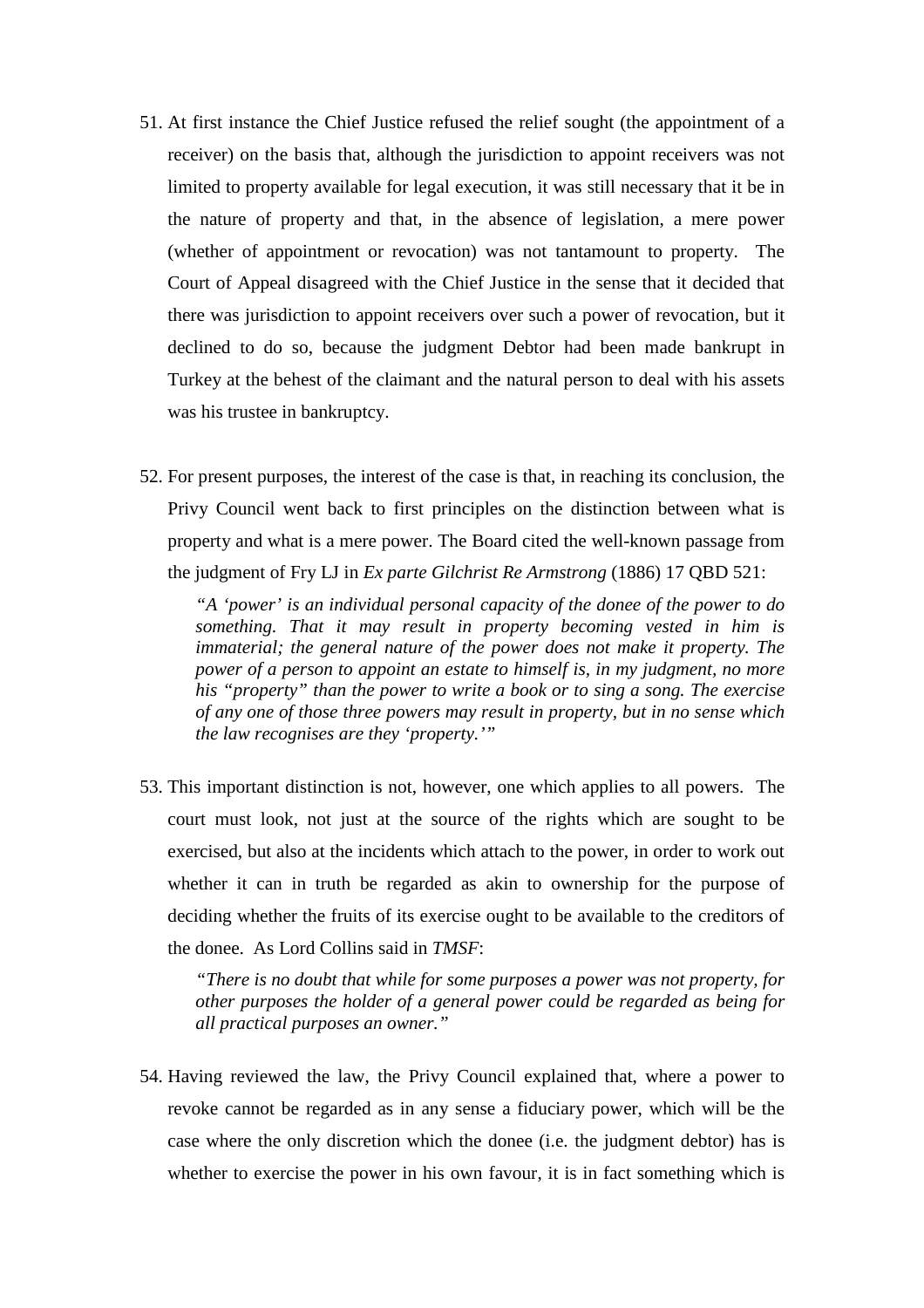tantamount to ownership. Likewise, in the case of a general power, the law for many purposes regards the donee as the effective owner of that property, because he has what has been described as the "absolute disposing power" over the property, and can appoint the subject-matter of the power to himself.

- 55. In that kind of circumstance, there can be no objection to the appointment of a receiver over the power (whether it be of revocation or appointment), and the Privy Council so held. The power of revocation meant that the judgment debtor had rights tantamount to ownership. There was no third party with rights which competed with the rights of the claimant against the judgment debtor as holder of the power.
- 56. There is, of course one crucial difference between execution and a formal insolvency process when it comes to the exercise of a power. In winding up or administration, the liquidator or administrator will be able exercise any such power vested in the company by reason of their office. In bankruptcy, the position is different again; the statutory definition of the bankrupt's estate (s.283(4) of IA 1986) is treated as including a power exercisable over and in respect of property unless it is a power which cannot be exercised for the benefit of the bankrupt, and so that power will vest in the trustee under s.306 of IA 1986.
- 57. It will be recalled that the grounds of the Court of Appeal's decision was not that the court had no power to appoint receivers, but that it would be wrong to do so because of the Turkish bankruptcy. On this point the Privy Council disagreed. The reason it did so gives rise to other interesting questions on which I shall not dwell, but broadly speaking the Board was satisfied that, because the power of revocation did not vest in Mr Demirel's Turkish trustee, and because the claimant had undertaken to make the proceeds of the receivership available to creditors generally, the fact that he was bankrupt in Turkey was not an impediment to the order. This demonstrates the rather different point that, although the court will be sensitive to ensure that a foreign collective insolvency process is not disrupted by an English (or Cayman) execution, it will do nothing to prevent creditors from exercising their creditor rights in England (or Cayman), so long as the interests of the creditors as a whole are given appropriate protection.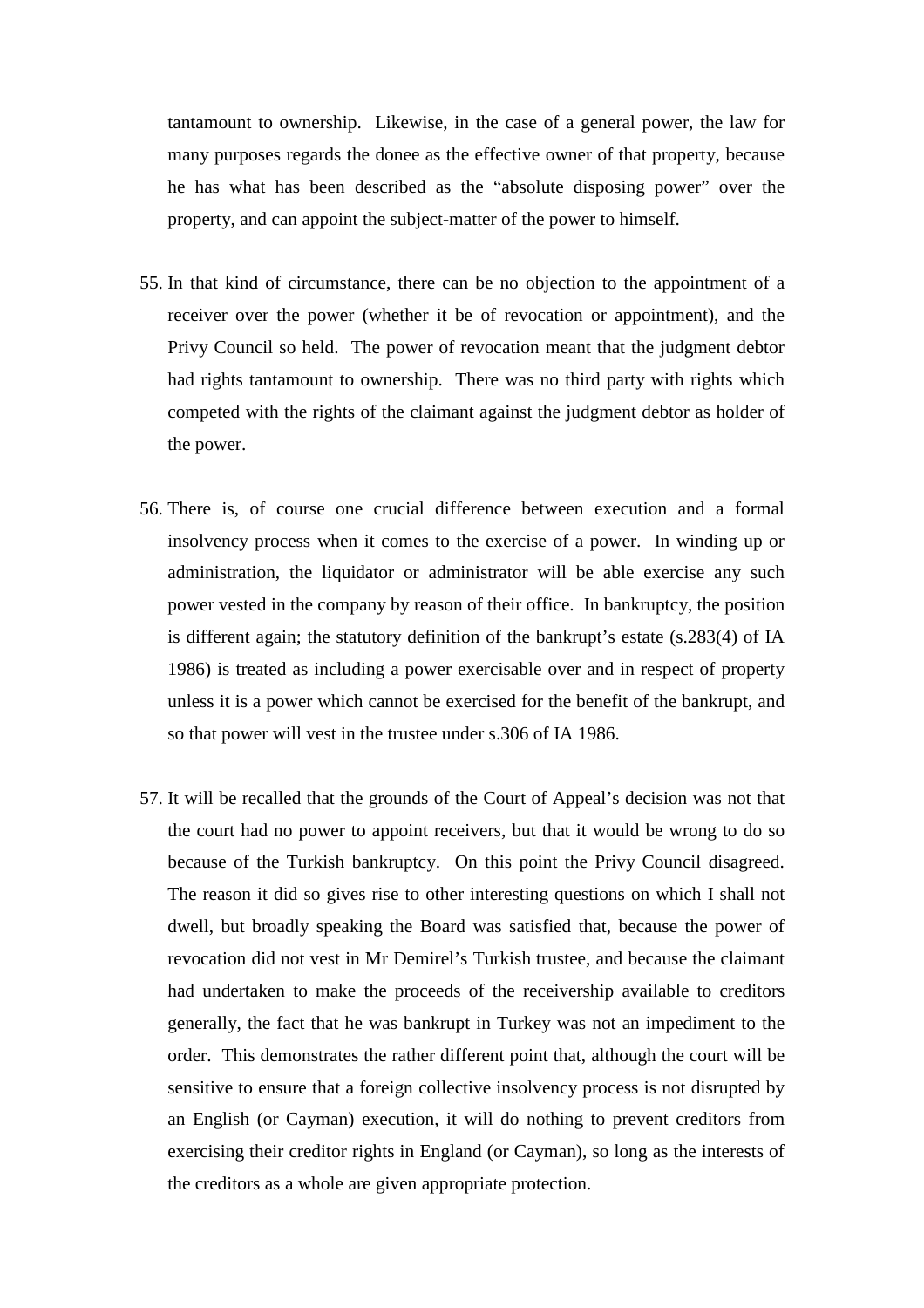- 58. I can now turn, albeit briefly, to the third basic issue: when is a debtor unable to pay its debts for the purposes of s.123 of IA 1986? Colloquially speaking the answer has traditionally been reached by asking whether the evidence establishes that the debtor is insolvent on either a going concern basis or a balance sheet basis. This is shorthand for asking whether the requirements of s.123(1) (going concern) or s.123(2) (balance sheet) are satisfied. A decision of the Court of Appeal earlier on this year considered the answer to the balance sheet question (is it proved that the value of a company's assets is less than the amount of its liabilities, taking into accounts its contingent and prospective liabilities?), although it did so in the context of a complicated suite of financing documentation, in which the issue affected waterfall rights, rather than in proceedings to establish insolvency for the purposes of a winding up petition.
- 59. The case is called *BNY Corporate Trustee Services Limited v. Eurosail-UK 2007- 3BL plc* [2011] EWCA Civ 227. It is authority for the following propositions:
	- 59.1. the question whether s.123(2) applies does not simply turn on the issue of whether the liabilities of a company (however they are assessed) exceed its assets (however they are assessed). As Lord Neuberger MR said at para 44:

*"In practical terms, it would be rather extraordinary if s.123(2) was satisfied every time a company's liabilities exceeded the value of its assets. Many companies which are solvent and successful, and many companies early on in their lives, would be deemed unable to pay their debts if this was the meaning of s.123(2). Indeed, the Issuer is a good example of this: its assets only just exceeded its liabilities when it was formed, and it was more than possible that, even if things went well, it would fall from time to time within the ambit of s.123(2) if the Appellants are right as to the meaning of that provision."*

59.2. S.123(2) was included to cover cases in which, although it could not be said that the company "is [currently] unable to pay its debts as they fall due" (either because it has no debts which are currently payable, or because it has, or can achieve, the cash flow to pay such debts), it is, in practical terms, clear that it will not be able to meet its future or contingent liabilities.

59.3. Mere prejudice to future creditors is not sufficient. Thus, a future or